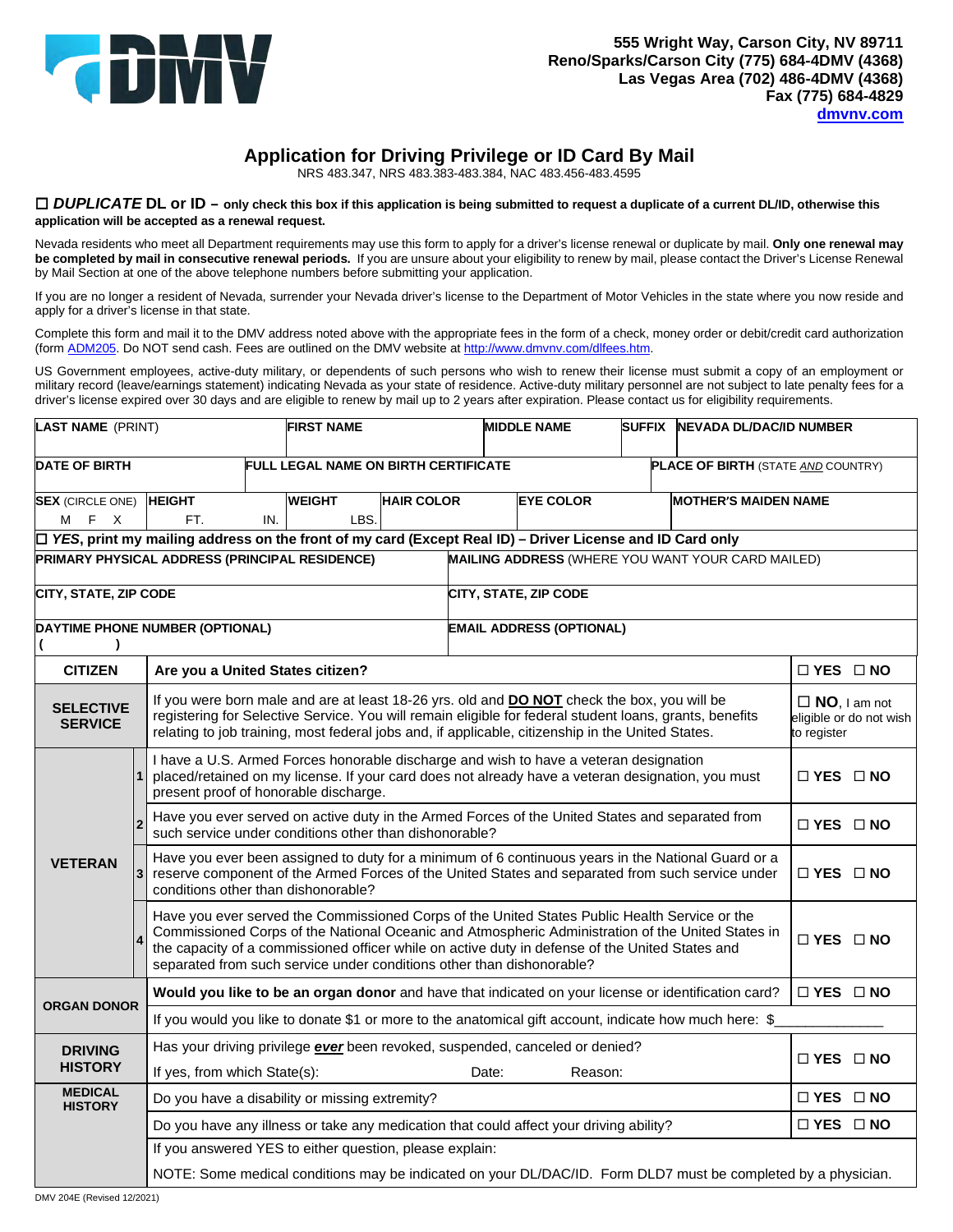# **Automatic Voter Registration Section**

| ALL APPLICANTS MUST COMPLETE SECTION 1 OR SECTION 2                                                                                                                                                                              |                                                                                                                                                                                                                                                                                                                                                                                                                                                                                  |                      |  |  |  |  |  |
|----------------------------------------------------------------------------------------------------------------------------------------------------------------------------------------------------------------------------------|----------------------------------------------------------------------------------------------------------------------------------------------------------------------------------------------------------------------------------------------------------------------------------------------------------------------------------------------------------------------------------------------------------------------------------------------------------------------------------|----------------------|--|--|--|--|--|
| <b>SECTION 1</b>                                                                                                                                                                                                                 |                                                                                                                                                                                                                                                                                                                                                                                                                                                                                  |                      |  |  |  |  |  |
| By checking this box, you affirmatively decline the transmission of your information for voter registration/update<br>purposes.<br>NOTE: Opting out of this process will not change your current voter registration preferences. |                                                                                                                                                                                                                                                                                                                                                                                                                                                                                  |                      |  |  |  |  |  |
|                                                                                                                                                                                                                                  | <b>SECTION 2</b>                                                                                                                                                                                                                                                                                                                                                                                                                                                                 |                      |  |  |  |  |  |
| NOTE: Do not complete this section if you chose to opt-out by checking the box above. If both sections are completed, this entire<br>application will be labeled as incomplete and not processed.                                |                                                                                                                                                                                                                                                                                                                                                                                                                                                                                  |                      |  |  |  |  |  |
|                                                                                                                                                                                                                                  | Are you 18 years or older?                                                                                                                                                                                                                                                                                                                                                                                                                                                       | $\Box$ YES $\Box$ NO |  |  |  |  |  |
|                                                                                                                                                                                                                                  | Are you currently 17 and would like to preregister? You will be able to vote when you turn 18.                                                                                                                                                                                                                                                                                                                                                                                   | $\Box$ YES $\Box$ NO |  |  |  |  |  |
|                                                                                                                                                                                                                                  | If you are eligible, you will be registered to vote or have your voter registration updated. Unless you opt-out,<br>we will send your information to your County Clerk/Registrar. If you had a felony conviction, you are eligible to vote<br>on release from prison. Your choice to register to vote or not and the place where you register are confidential and<br>will not affect the assistance or services provided to you by the DMV. Nevada Revised Statute Chapter 293. |                      |  |  |  |  |  |
|                                                                                                                                                                                                                                  | If applicable, check one of the following: (The Uniformed and Overseas Citizens Absentee Voting Act)<br>□ Domestic Military (or military spouse or dependent) on active duty and absent from Nevada voting residence<br>□ Overseas Military (or military spouse or dependent) on active duty and absent from Nevada voting residence<br>$\Box$ Overseas Citizen residing outside the U.S. (not applicable to those traveling/vacationing outside the U.S.)                       |                      |  |  |  |  |  |
| <b>VOTER</b><br><b>REGISTRATION</b>                                                                                                                                                                                              | Political Party Selection - Check Only One Box                                                                                                                                                                                                                                                                                                                                                                                                                                   |                      |  |  |  |  |  |
|                                                                                                                                                                                                                                  | □ Democratic Party<br>□ Independent American Party                                                                                                                                                                                                                                                                                                                                                                                                                               | □ Libertarian Party  |  |  |  |  |  |
|                                                                                                                                                                                                                                  | $\Box$ Republican Party<br>Nonpartisan (no party affiliation)<br>п                                                                                                                                                                                                                                                                                                                                                                                                               |                      |  |  |  |  |  |
|                                                                                                                                                                                                                                  | Other Party - Write in here: _____                                                                                                                                                                                                                                                                                                                                                                                                                                               |                      |  |  |  |  |  |
|                                                                                                                                                                                                                                  | A voter registration record <i>must</i> indicate a major political party in order to vote for candidates in a primary election.<br>A new voter registration record will default to "nonpartisan" (no political party) unless a political party is indicated<br>above. If you are already registered to vote in Nevada, no party selection during this transaction will result in your<br>record using your previous political party preference.                                  |                      |  |  |  |  |  |
|                                                                                                                                                                                                                                  | If you are active-duty military residing outside of Nevada and you do not have an active Nevada physical address,<br>indicate which County you would like your voter registration information to be forwarded to.<br>COUNTY:                                                                                                                                                                                                                                                     |                      |  |  |  |  |  |
|                                                                                                                                                                                                                                  | Voter registration applications are also available in Spanish and Tagalog and can be found on the DMV website:<br>https://dmvnv.com                                                                                                                                                                                                                                                                                                                                              |                      |  |  |  |  |  |

**If you submit this application with the Automatic Voter Registration section blank or with unclear selections (no selection, more than one selection or selection that's been revised), this will result in you being registered to vote as Nonpartisan. If you are already registered to vote in Nevada, then your current political party preference will not change. NRS 293.5762** 

 **I hereby certify, under penalty of perjury, that all statements in this application are true and correct. I attest that I am a legal resident of Nevada. I 483.420. "I swear or affirm I am a U.S. citizen. I will be at least 18 years old by the date of the next election, or I am at least 17 years old. I will have vote. The physical address listed herein is my sole legal place of residence and I claim no other place as my legal residence. If I am preregistering to vote, I understand and acknowledge that I will be deemed to have registered to vote as of the date of my 18th birthday unless my preregistration is cancelled by any of the means or for any of the reasons for cancelling voter registration pursuant to Chapter 293 of the understand that any misstatement of facts on this application may cause the cancellation or denial of my driver's license pursuant to NRS continuously resided in Nevada at least 30 days in my county and at least 10 days in my precinct before the next election at which I intend to Nevada Revised Statutes. I am not currently serving a term of imprisonment for a felony conviction. I declare under penalty of perjury that the foregoing is true and correct."** 

| <b>Applicant Name</b> | DL/ID/DAC Number |
|-----------------------|------------------|
|                       |                  |
| Applicant Signature   | Date             |